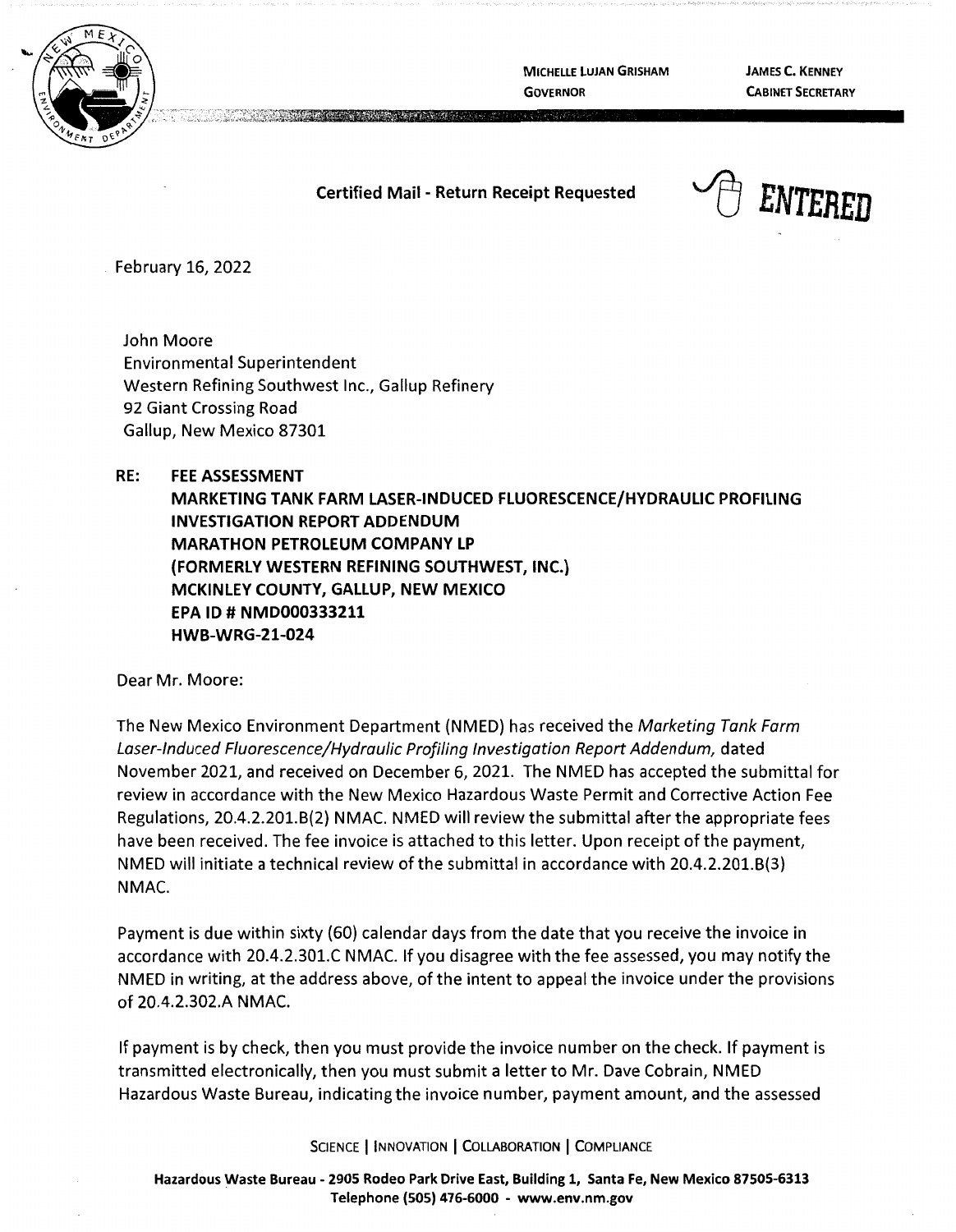Mr. Moore February 16, 2022 Page 2

activity prior to transferring funds.

If you have any questions regarding this letter, please contact Michiya Suzuki of my staff at 505- 690-6930.

Sincerely,

 $n/2$ *0,t\_~//I;///:\_,* 

Dave Cobrain Program Manager Hazardous Waste Bureau

cc: J. Sanchez, NMED HWB M. Suzuki, NMED HWB